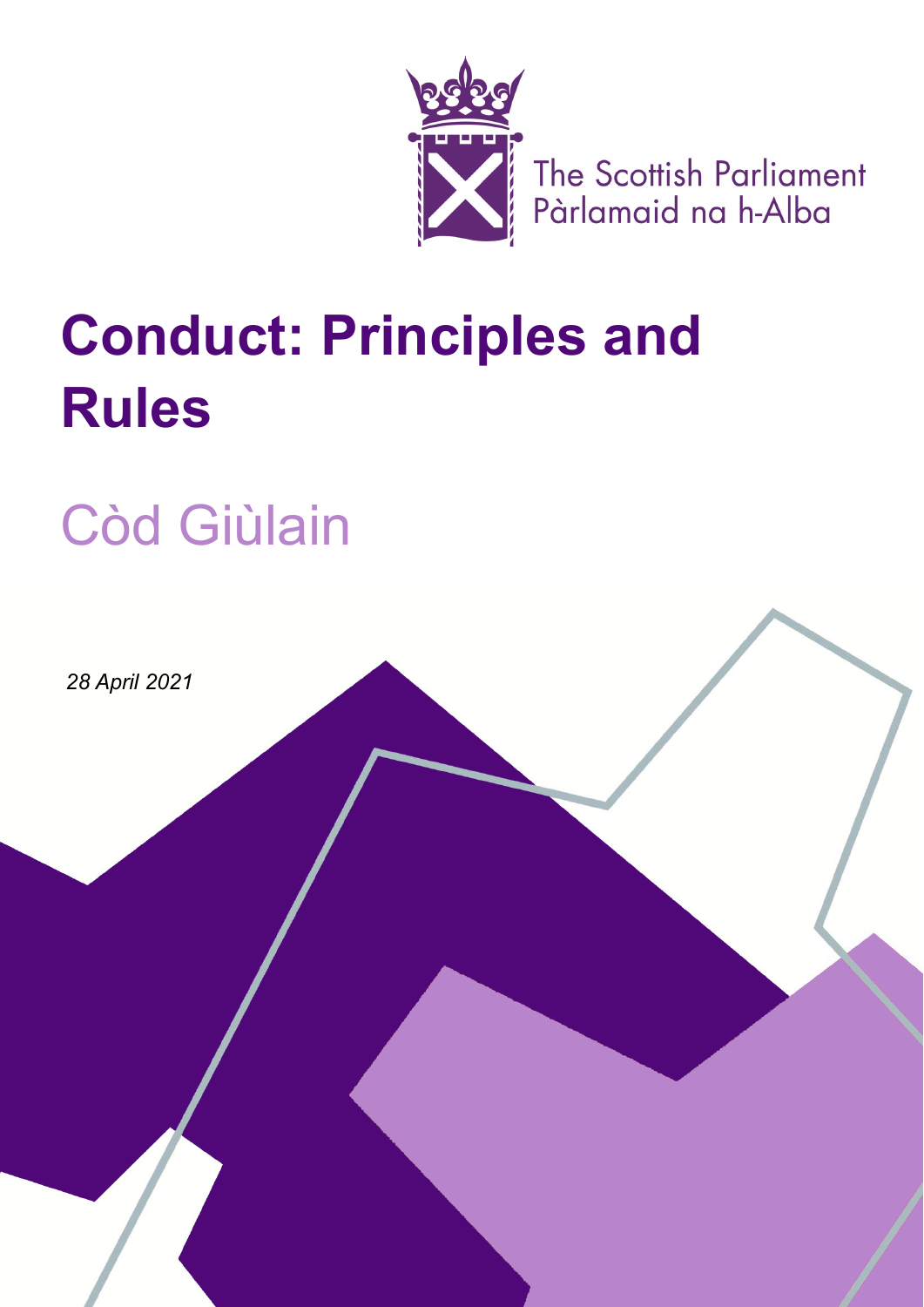#### **Introduction**

The SPCB recognises that as an organisation occupying a high profile and utilising public funds, it is essential that the conduct of its staff is to the highest professional standards of integrity and impartiality and above any criticism or suspicion in terms of propriety in order to maintain public trust and confidence. It also acknowledges its responsibility to protect individual members of staff from any undue suspicion of impropriety.

This Code of Conduct sets out the standards of behaviour required of you as a member of staff in carrying out your role within the Scottish Parliamentary Service and the rules which you must follow in specific circumstances. You should ensure that you are familiar with the Code of Conduct and that you seek guidance from your Head of Office/Group at an early stage if you are uncertain as to what is required of you. This Code is supplemented by Guidance for Managers and Staff which should be read in conjunction with the Code. Professional advice and support are also available as required from the People and Culture **Office** 

Throughout the Code of Conduct, reference is made to requirements in certain circumstances to seek advice and/or permission from your Head of Office/Group. In the circumstances referred to, staff at Head of Office/Group level and above should seek advice and/or permission from the relevant line manager or the People and Culture Office. The Clerk/Chief Executive should seek advice and/or permission from the Presiding Officer or the SPCB as the Clerk/Chief Executive judges appropriate.

In accordance with the Equality Framework, the SPCB will not discriminate in the application of this Code of Conduct in respect of age; disability; gender; race; nationality; ethnic or national origin; religion or belief; sexual orientation; trade union membership or non-trade union membership.

#### **Scope**

This Code of Conduct applies to all members of staff employed by the Scottish Parliamentary Corporate Body.

Contractors' staff, consultants, agency staff and staff on secondment to or on secondment from the Scottish Parliamentary Service are also expected to act in accordance with the values and standards of behaviour set out in this Code.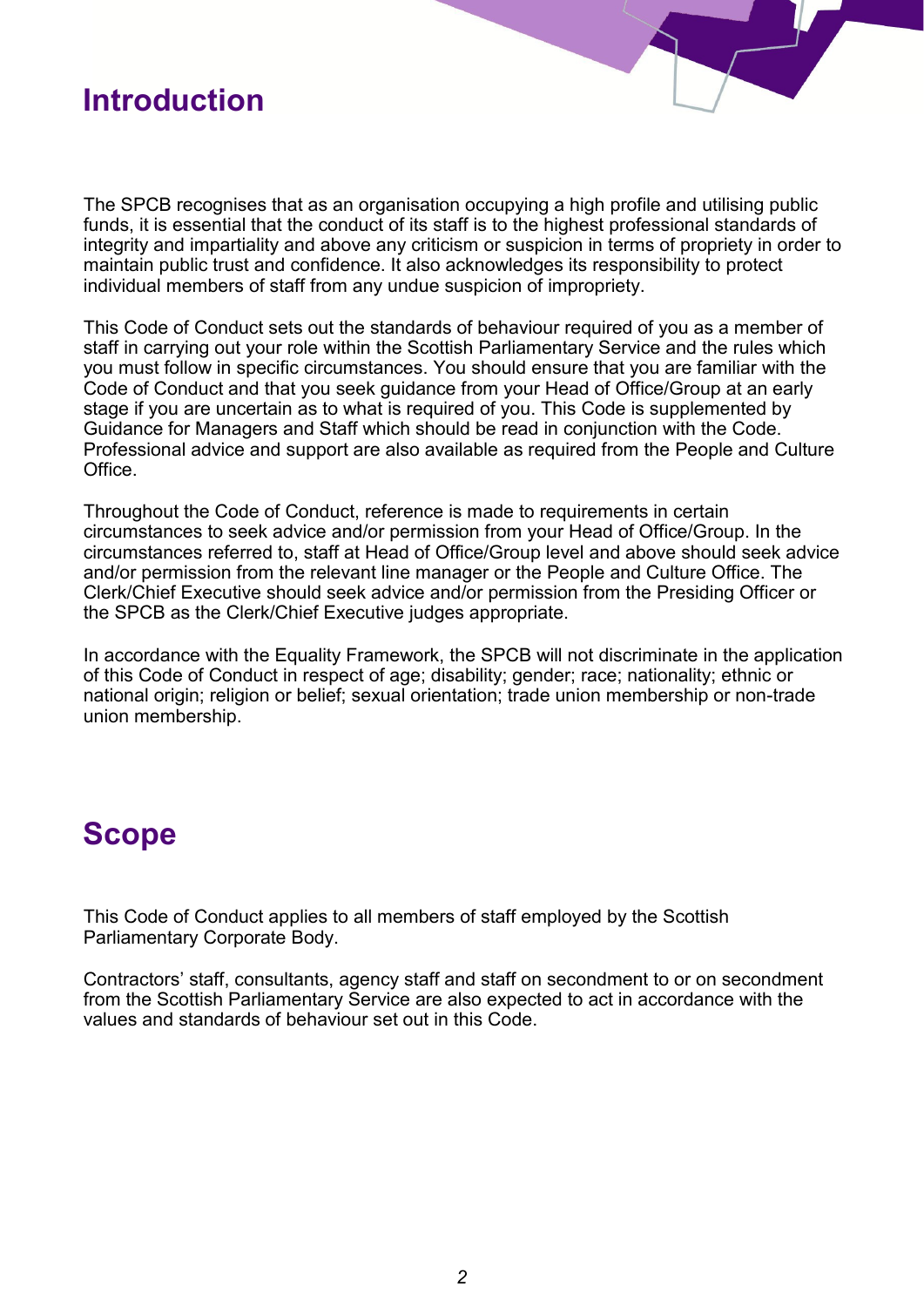#### **Values**

The SPCB requires its staff to commit to the highest standards of conduct in carrying out our work. These standards are reflected in our values as set out below:

- $\Diamond$  Stewardship Focusing on the longer term to ensure we are leaving things better than we found them and putting our shared interests ahead of any individual or team.
- $\Diamond$  Inclusiveness Understanding the big picture and seeking out alternative perspectives. Every colleague feels they are able to make a valued contribution and deliver their best work.
- Excellence Taking care to enhance our reputation in everything we do, and using our skills and resources to deliver high-quality sustainable results.
- Respect Appreciating difference, building cohesive teams and fostering the values and experiences of diversity.

# **Policies and Procedures**

You are required to comply with the standards of behaviour set out in the SPCB's corporate and employment policies and procedures. These include but are not limited to the:

- Dignity at Work Policy;
- Sexual Harassment Policy;
- Disciplinary Procedures;
- Equality Framework;
- Health and Safety Policy;
- Security Policy;
- Social Media Policy;
- Policy on Substance Abuse; and
- Acceptable Use of IT Policy.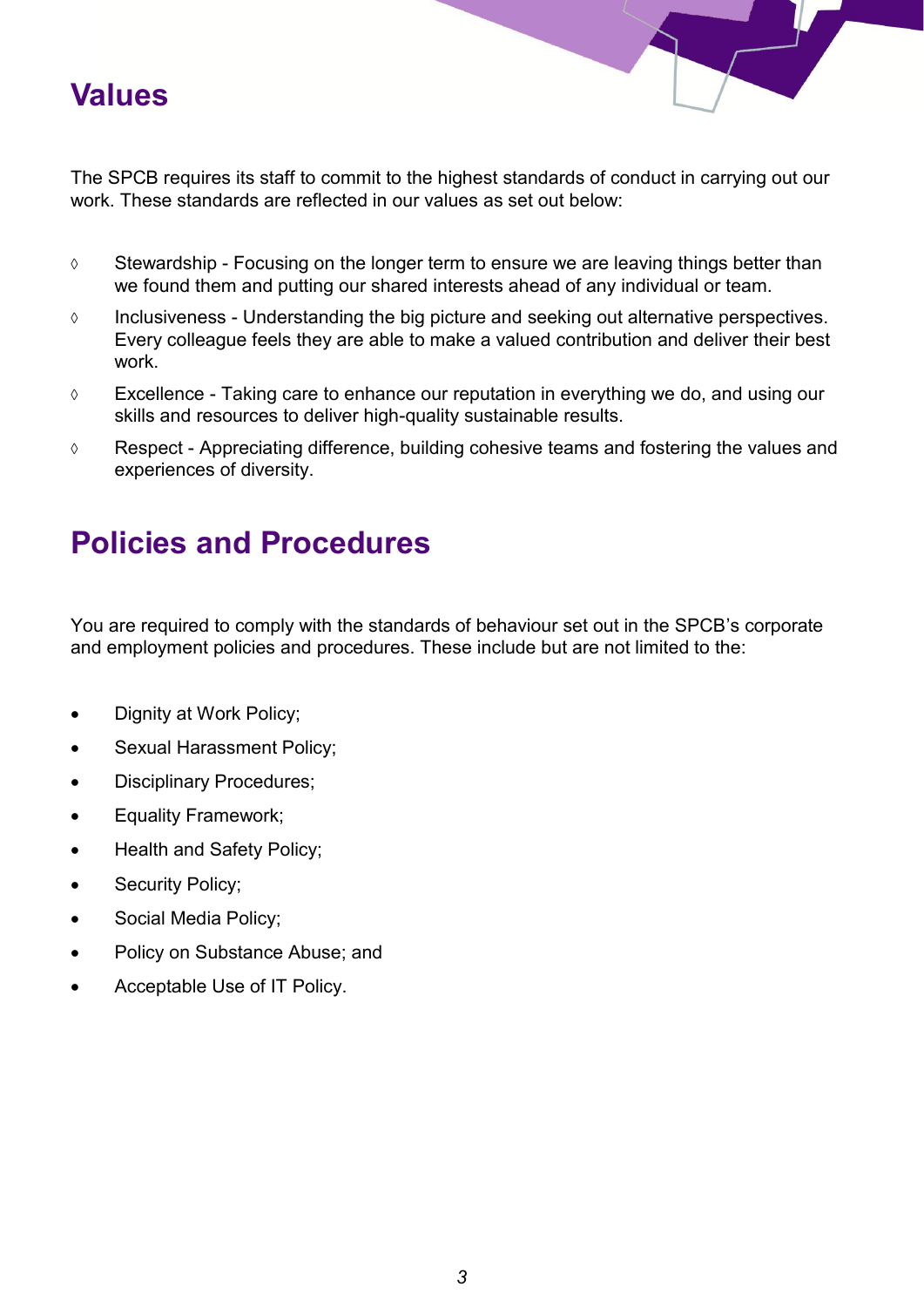#### **Raising Matters of Concern**

If you believe that any wrongdoing, impropriety or malpractice has occurred or is likely to occur within the Parliament, or if you believe you are being asked to act in a way which conflicts with the Code of Conduct, you should normally report this to your Head of Office/Group in the first instance. If circumstances render this inappropriate, you should report the matter to the Deputy Chief Executive or Clerk/Chief Executive with line responsibility for your Head of Office/Group and ultimately to the Clerk/Chief Executive. Where fraudulent activity is suspected, you should also notify the Fraud Response Officer.

The Public Interest Disclosure Act 1998 allows you to disclose certain issues to particular external parties if you have good reason to believe that internal disclosure will not be taken seriously or will cause you to be penalised in some way. Further details and the procedure to be followed in such circumstances are set out in the Public Interest Disclosure Policy.

#### **Breaching the Code of Conduct**

Any alleged breach of the Code of Conduct, including causing others to breach it through instruction or negligence, will be viewed seriously and will be investigated in accordance with the Disciplinary Procedure set out in the Staff Handbook. Disciplinary action may result, up to and including dismissal.

#### **Data Protection**

Information provided by you in relation to actual or potential conflicts of interests will be processed in accordance with the Data Protection Policy. Access to the centralised Register of Interests is restricted strictly to those who require this information in fulfilling the responsibilities of their job roles.

#### **Monitoring and Review**

The SPCB will review and monitor this Code of Conduct on an ongoing basis, taking into account legislative requirements, experience and identified good practice. The internal systems which support fair and transparent organisational decision making are audited on a regular basis.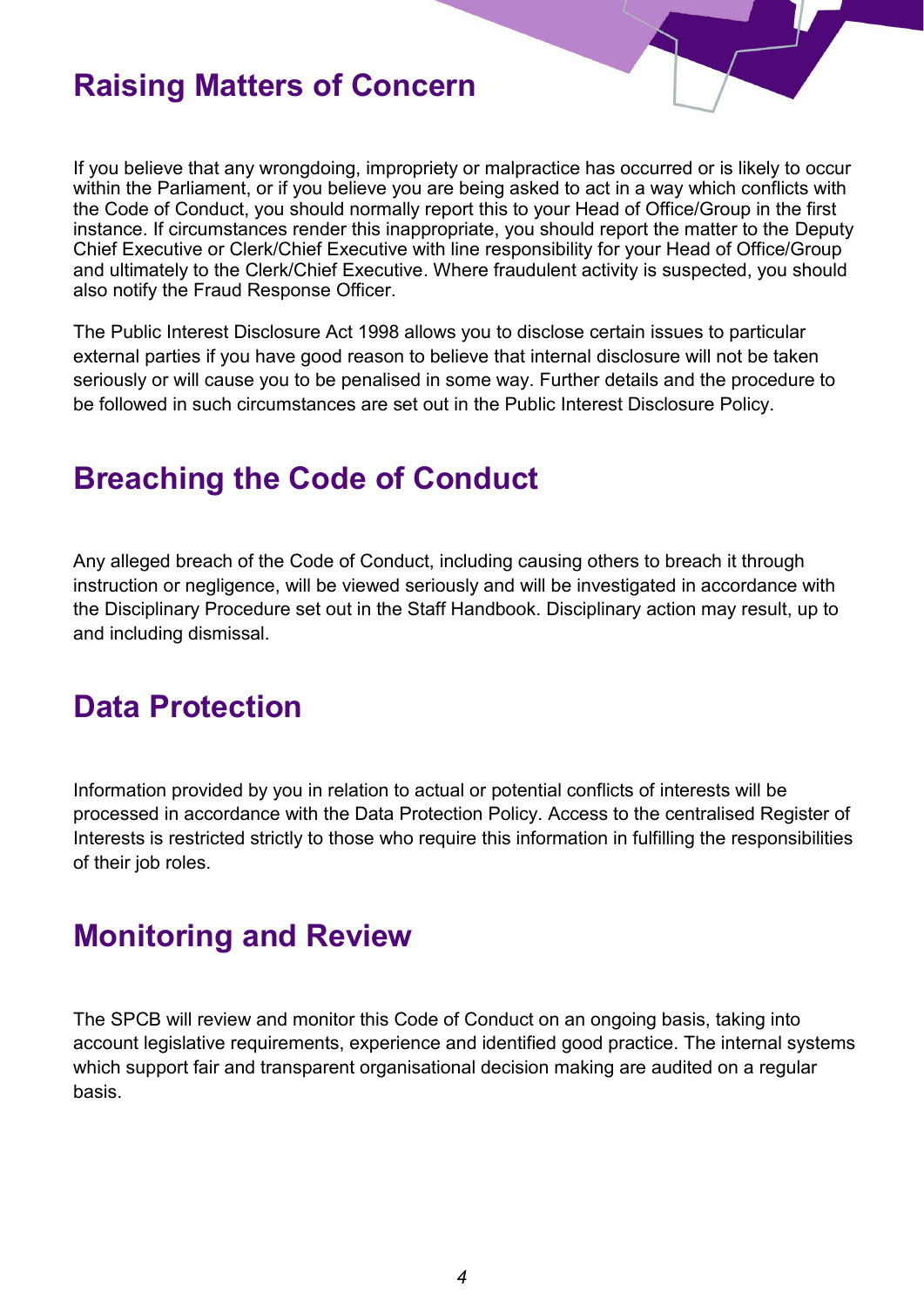## **Conduct: Specific Standards**

There are certain specific standards of behaviour which you must uphold and rules which apply in particular circumstances. These are designed to reflect the unique context in which staff within a Parliamentary Service operate in their day to day work and relate to:

# **A - Managing Information and Expressing Views**

#### **Freedom of Information and Data Protection**

The SPCB is committed to openness and transparency. It routinely makes a wide range of information available to the public to increase understanding of how it fulfils its functions, makes decisions and uses public funds. You should be aware, therefore, that information which you process may be released to individuals or the wider public in accordance with this commitment in line with the Freedom of Information (Scotland) Act 2002. Certain information is covered by the exemptions in FOI including personal data which must be safeguarded. You are required to treat all direct and indirect personal information in line with the UK Data Protection Act and UK General Data Protection Regulation 2018. Guidance on freedom of information and data protection is available from [foi.officer@parliament.scot](mailto:foi.officer@parliament.scot) and [dataprotection.officer@parliament.scot.](mailto:dataptotection.officer@parliament.scot) You must follow the Scottish Parliament data protection policy which is available here: [https://www.parliament.scot/](https://www.parliament.scot/about/information-rights/data-protection/data-protection-policy) [about/information](https://www.parliament.scot/about/information-rights/data-protection/data-protection-policy)-rights/data-protection/data-protection-policy.

#### **Confidentiality**

In discharging your duty of confidentiality to the SPCB as your employer, you must exercise due care and diligence in handling information to which you have access as an employee. You must not disclose or comment on any information which carries a protective marking to any third party, either internal or external to the Scottish Parliament. In particular, you must not:

• exploit for personal advantage any information obtained in the course of your duties whether or not in the public domain; or

• use such information to seek to frustrate the policies or decisions of the Scottish Parliament or the SPCB.

If you are in any doubt regarding confidentiality of information, you should seek advice from your Head of Office/Group in the first instance. You will find guidance on the protection of documentation in the [Security pages on the Intranet.](https://archive2021.parliament.scot/intranet/12469.aspx)

These obligations continue to apply after the cessation of your employment with the SPCB.

#### **Contact with the Media**

You must not make any direct contact with the media or respond to media enquiries in any form (including television, radio, newspaper, e-media) regarding the business of the Scottish Parliament or the SPCB unless:

• such activities form part of the normal official duties of your role; or

• you have express prior authorisation from your Head of Office/Group to do so and the content has been approved by the Media Relations Office.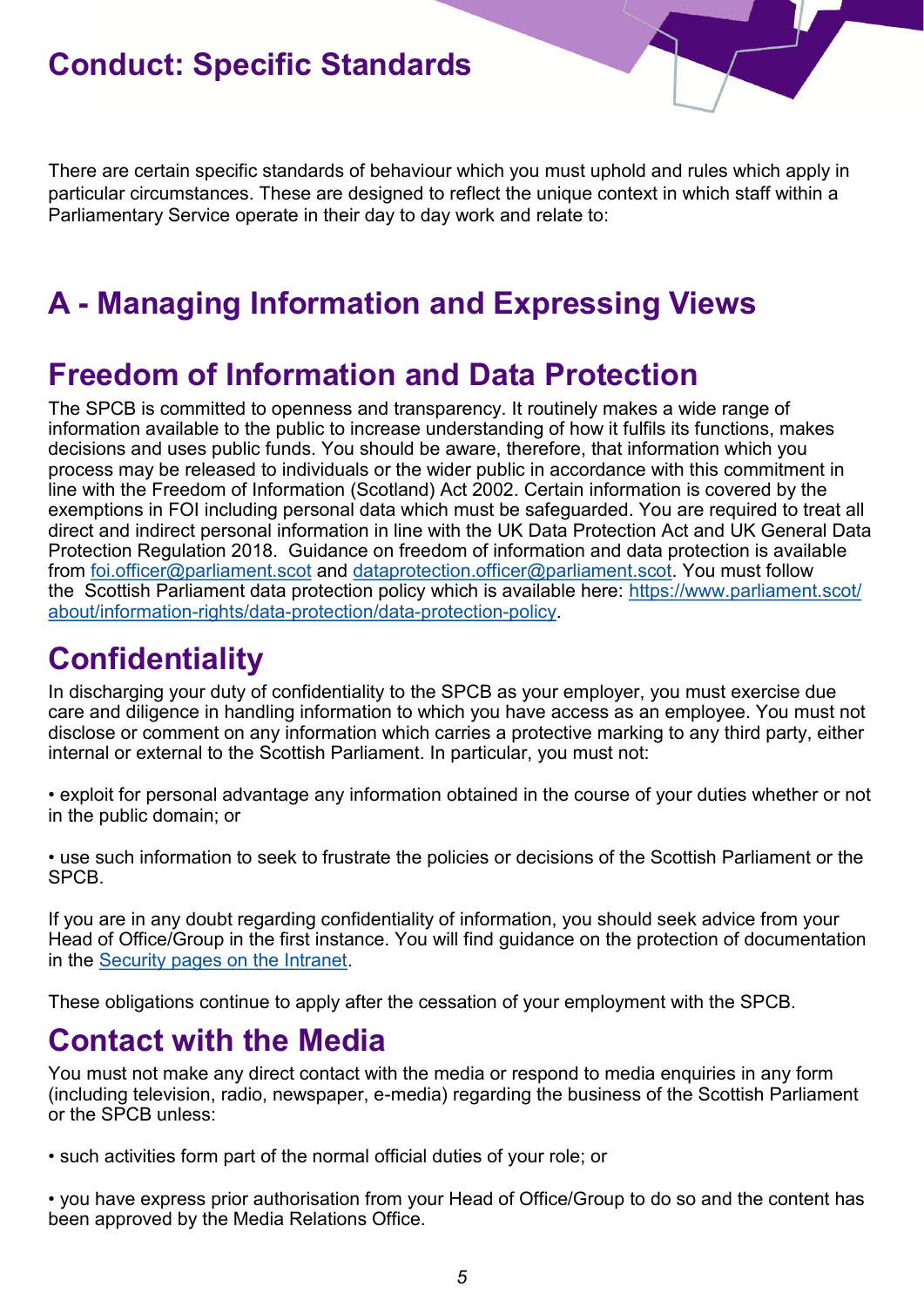

With the exception of national, organisational or branch representatives of a recognised trade union who are discharging their duties as representatives, you are not permitted to discuss concerns relating to your terms and conditions of employment with the media.

If you make an improper, unauthorised or premature disclosure of information to the media or any other third party external or internal to the Parliament, you may be subject to disciplinary proceedings.

Prior permission is not required for participation in media broadcasts or publications which concern you as an individual and have no bearing on your role within the Scottish Parliamentary Service. You must not, however, take advantage of the access your role as an SPCB employee affords you to media personnel at Holyrood to pursue media coverage on matters of personal interest.

### **Expressing Views on Work Related Matters**

You must not bring the SPCB into disrepute by publicly making any adverse, derogatory or objectionable comments in relation to individuals (whether Members, colleagues or others), political parties or any other organisation. You should be aware that "publicly" includes use of social media and applies regardless of whether or not account settings are private or restricted. In your official capacity, you are not permitted to participate in research survey projects or opinion polls which concern attitudes or opinions relating to political or policy matters. This does not preclude you from participating in research projects where you are simply imparting factual knowledge on the political process.

Unless you have been invited to do so by your Head of Office/Group and/or such activities form part of the normal responsibilities of your job role, you are required to seek permission from your Head of Office/Group to deliver any speeches, presentations or lectures externally in your official capacity and you must obtain their advance approval in relation to the content and any subsequent publication.

You are required to seek permission in writing from the Clerk/Chief Executive to:

• publish or broadcast any personal memoirs relating to work carried out in relation to the business of the Scottish Parliament or the SPCB; and

• publish any articles or materials which you have produced as part of your official duties, copyright of which will be owned by the SPCB in accordance with the Copyright Designs and Patent Act 1988.

These obligations continue to apply after the cessation of your employment with the SPCB.

# **B - Conflict of Interest**

In carrying out the responsibilities of your job role, you are required to act in the best interests of the SPCB as your employer. In doing so, you must ensure that your private interests, whether these are of a personal, financial, political or professional nature, do not impact adversely upon your ability to undertake your official duties responsibly and that you do not put yourself in a position where your actions, decisions and/or independent judgement can reasonably be perceived to be open to improper influence.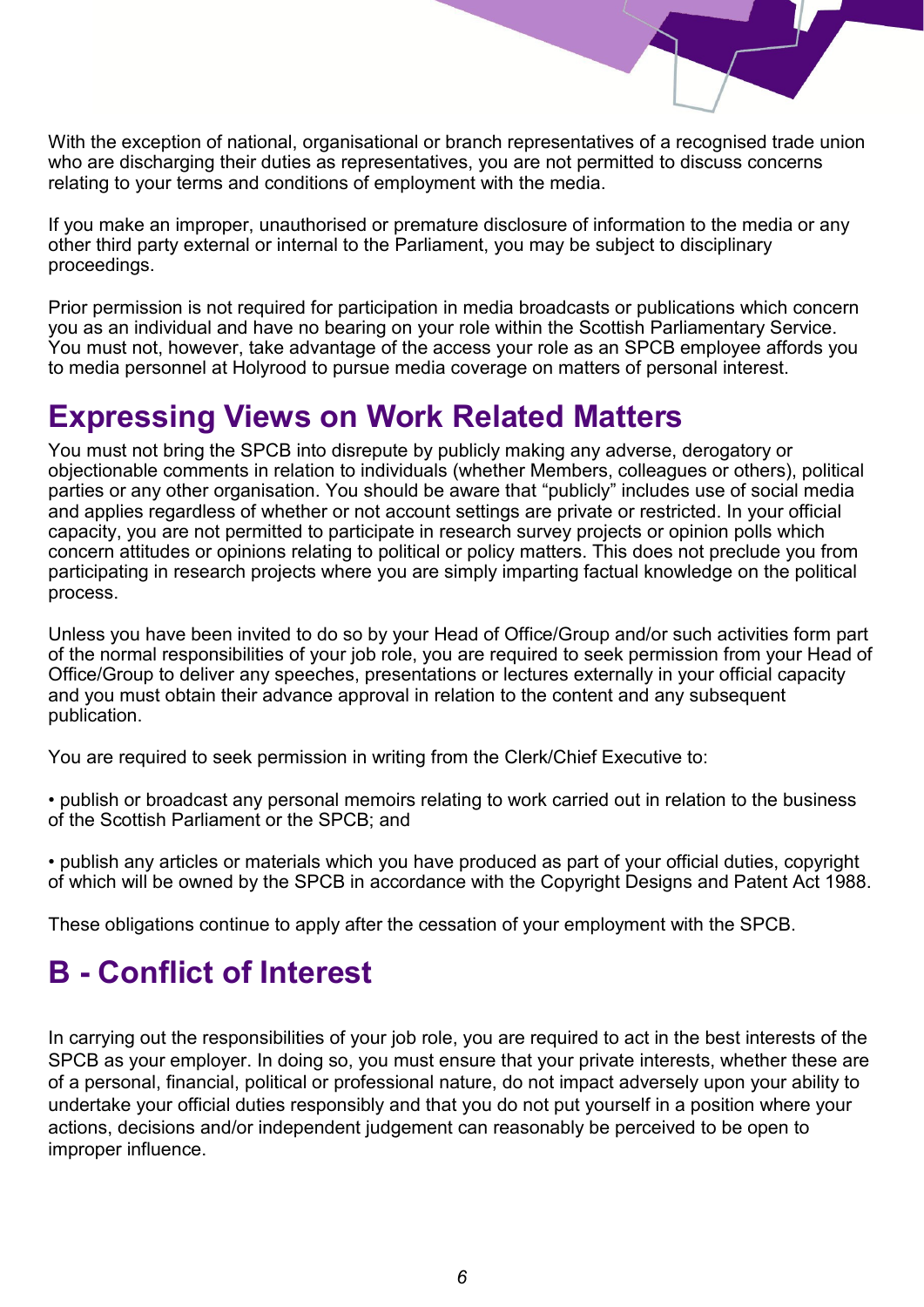# **Definition**

A conflict of interest will arise where you have an interest which may actually compromise or be reasonably perceived to compromise your ability to perform your role within the Scottish Parliamentary Service in an impartial and objective manner (i.e. where your interest provides you with an incentive and your role responsibilities provide you with the opportunity to grant an unfair advantage or disadvantage). It is recognised that actual, potential or perceived conflicts of interest will inevitably occur and that these may arise across all levels of decision making and areas of work. The types of potential conflict of interests which are most relevant in the parliamentary context are generally of a personal, financial, political or other professional nature.

#### a) **Personal Interests**

The SPCB recognises that relationships and friendships will naturally develop within the working environment. The majority of these will not give rise to any concern and will therefore be regarded as a private matter and no declaration of interest will be necessary. A conflict of interest will arise, however, if one party in the relationship is professionally in a position where they can grant the other an unfair advantage or disadvantage or can exert improper influence over a decision relating to the other. This might attract perceptions of bias and unfair treatment where you:

- make or significantly influence any evaluative decisions about the other party in the relationship, such as those relating to selection for employment/promotion, pay and grading, performance management, discipline, access to opportunities and resources or the awarding of contracts for goods and services;

- have responsibility for the direct or indirect supervision of the other party; or

- could be perceived to be unable to provide an impartial and even-handed service to all elected Members/parties.

#### b) **Financial Interests**

A financial conflict of interest may arise where it could be perceived that you (or someone with whom you have a personal relationship):

- have the opportunity to gain financially from your decisions or actions;

- have financial interests which may influence your independent judgement and integrity in carrying out your role;

- have the opportunity to gain from the award of a particular contract for goods or services; or

- have been declared bankrupt and your financial status makes you more vulnerable to situations which could be seen to compromise your official position.

Interests of a political and professional nature are covered in Sections C and D respectively.

It is important to note that a conflict of interest may arise even if no inappropriate actions result from it. This would apply where it could reasonably appear that you could be influenced or be open to influence in your decisions and actions on account of a private interest. Perceptions of impropriety have the potential to seriously undermine the reputation of the Scottish Parliament. The risks associated with actual or potential conflicts of interest are such that careful identification, monitoring and management are required.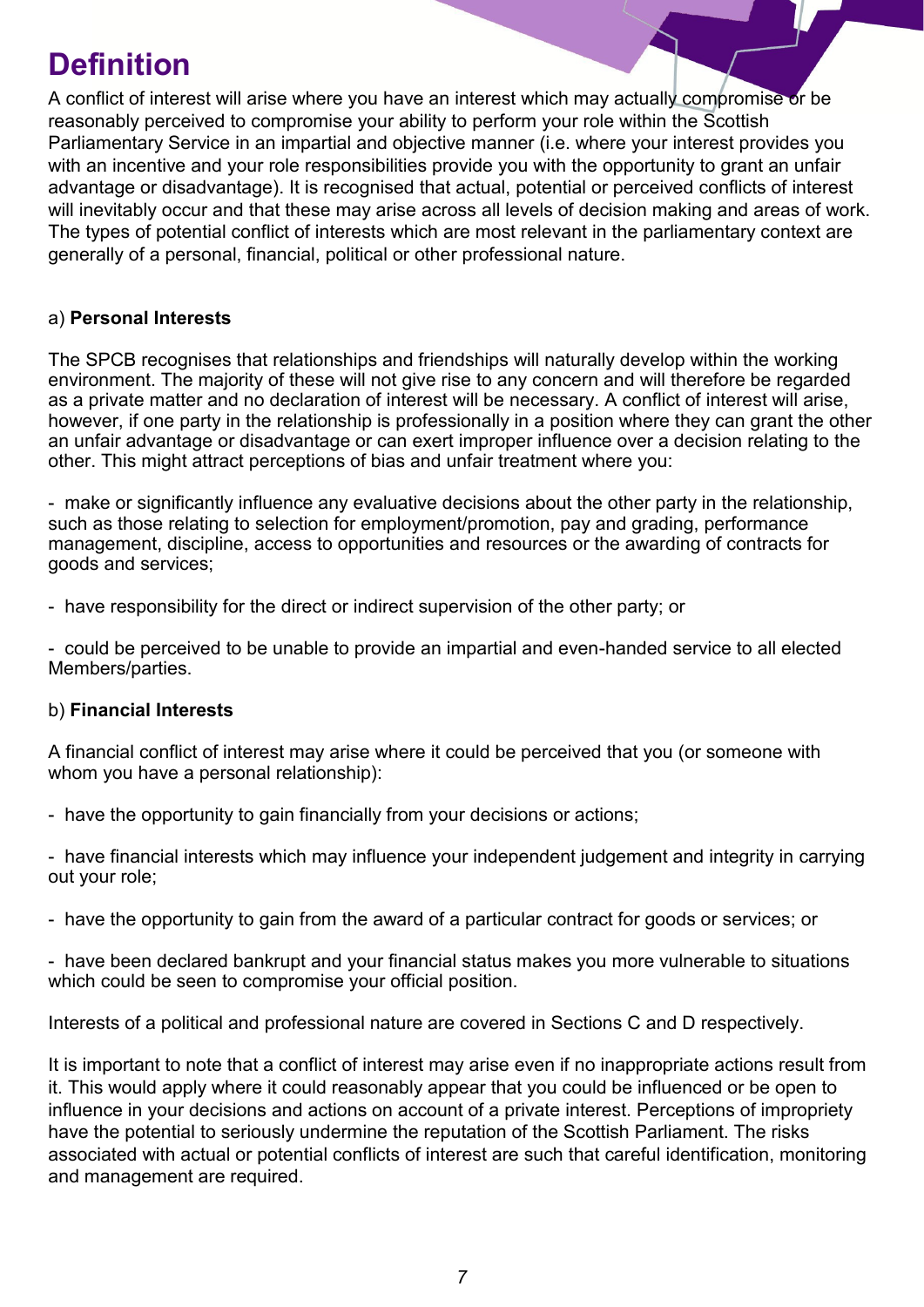### **Declaration of Interests**

In order that potential risks can be mitigated through appropriate action and to protect you and the organisation from perceptions or accusations of impropriety, you have a duty to declare any actual or potential conflict of interest or any circumstances which might reasonably give rise to perceptions of a conflict of interest, to your Head of Office/Group. Where your conflict of interest may impact on your role in the recruitment or promotion of staff, you should also declare it to the Chair of the relevant Board. You should make the declarations at the time the conflict first arises or as soon as you recognise that a conflict might reasonably be perceived. You should follow up an oral declaration of interest in writing and inform your Head of Office/Group if there are subsequent changes to your circumstances.

In the majority of situations, a written declaration of interest will be all that it is required. In certain situations, however, the actual, potential or perceived conflict of interest will require to be managed. Appropriate management of the conflict of interest may involve asking you to:

- withdraw from discussions or decisions relating to particular matters;
- withdraw from involvement in particular projects;
- refer certain decisions to others; and/or
- agree changes to line management arrangements.

If you need guidance, for example, in terms of identifying if an interest could give rise to a conflict or whether an existing declaration requires to be updated, you should normally discuss this with your Head of Office/Group in the first instance. Professional advice and guidance should be obtained from the People and Culture Office.

#### **Central Register of Interests**

Where your interest is of a financial, political or professional nature, your Head of Office/Group will forward your written declaration to the People and Culture Office where the interest(s) will be recorded in a central Register of Interests. Personal interests such as family or other close relationships will not be recorded in the centralised register. The register is held on a restricted basis and is maintained regularly and updated as appropriate.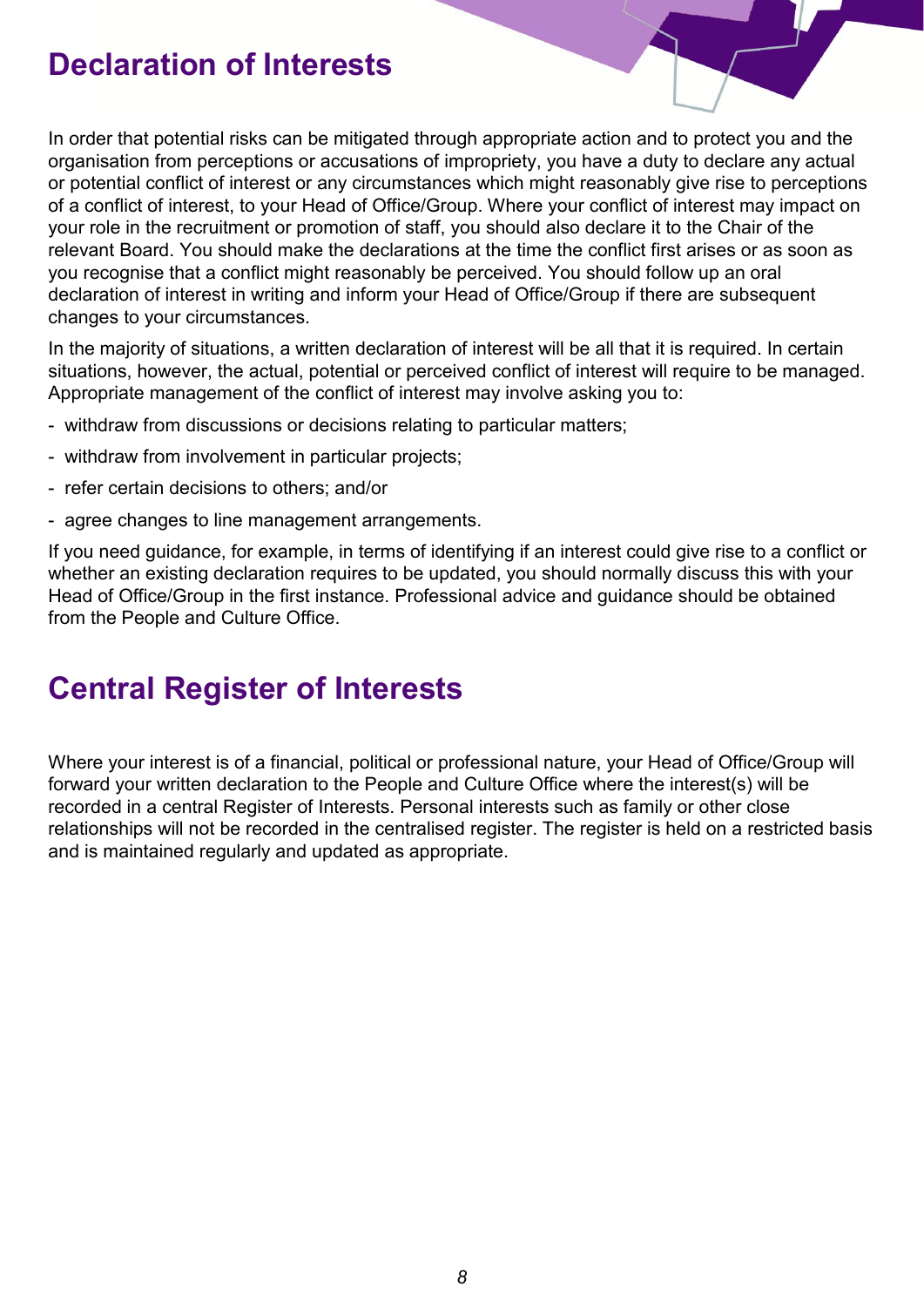# **C - Participation in Political Activities**

In fulfilling your responsibility to serve all elected Members equally and impartially, it is essential that the Scottish Parliament and the public have confidence that your personal political beliefs and opinions will not affect the discharge of your official duties. The following rules have been established to ensure that you have the greatest possible freedom to participate in public affairs without infringing this fundamental principle.

You may not take part in national political activities which are defined as:

- announcement of your candidature for the Scottish Parliament, House of Commons, the National Assembly for Wales, the Northern Ireland Assembly or the European Parliament - you should also refer to sections B and D in relation to applying to become a candidate;

- holding office (other than membership) in a party political organisation which impinges on party politics in the field of the Scottish Parliament, House of Commons, the National Assembly for Wales, the Northern Ireland Assembly or the European Parliament;

- canvassing in person or online on behalf of a candidate to the Scottish Parliament, House of Commons, the National Assembly for Wales, the Northern Ireland Assembly or the European Parliament;

- contributing to articles, including expressing personal views relating to debates or issues of national political controversy, whether for print or electronic publication, for example, in online blogs, social media, newspapers, journals or books; and

- speaking in public whether in person or online on political matters of national significance where it would reasonably be expected that you would be readily identifiable as an SPCB employee.

You may seek permission from your Head of Office/Group to participate in local political activities which are defined as:

- announcement of your candidature for a local authority;

- holding office (other than membership) in a party political organisation which impinges on party politics in the local area;

- canvassing in person or online on behalf of a candidate for election to local authorities or local political organisations;

- contributing to articles, including expressing personal views relating to debates or issues of local political controversy, whether for print or electronic publication, for example, in online blogs, social media, newspapers, journals or books; and

- speaking in public whether in person or online on political matters of local significance where it would reasonably be expected that you would be readily identifiable as an SPCB employee.

You should exercise caution in terms of personally participating in political activities which fall outwith the defined activities specifically set out above and you should seek express permission from your Head of Office/Group before taking part. Examples might include: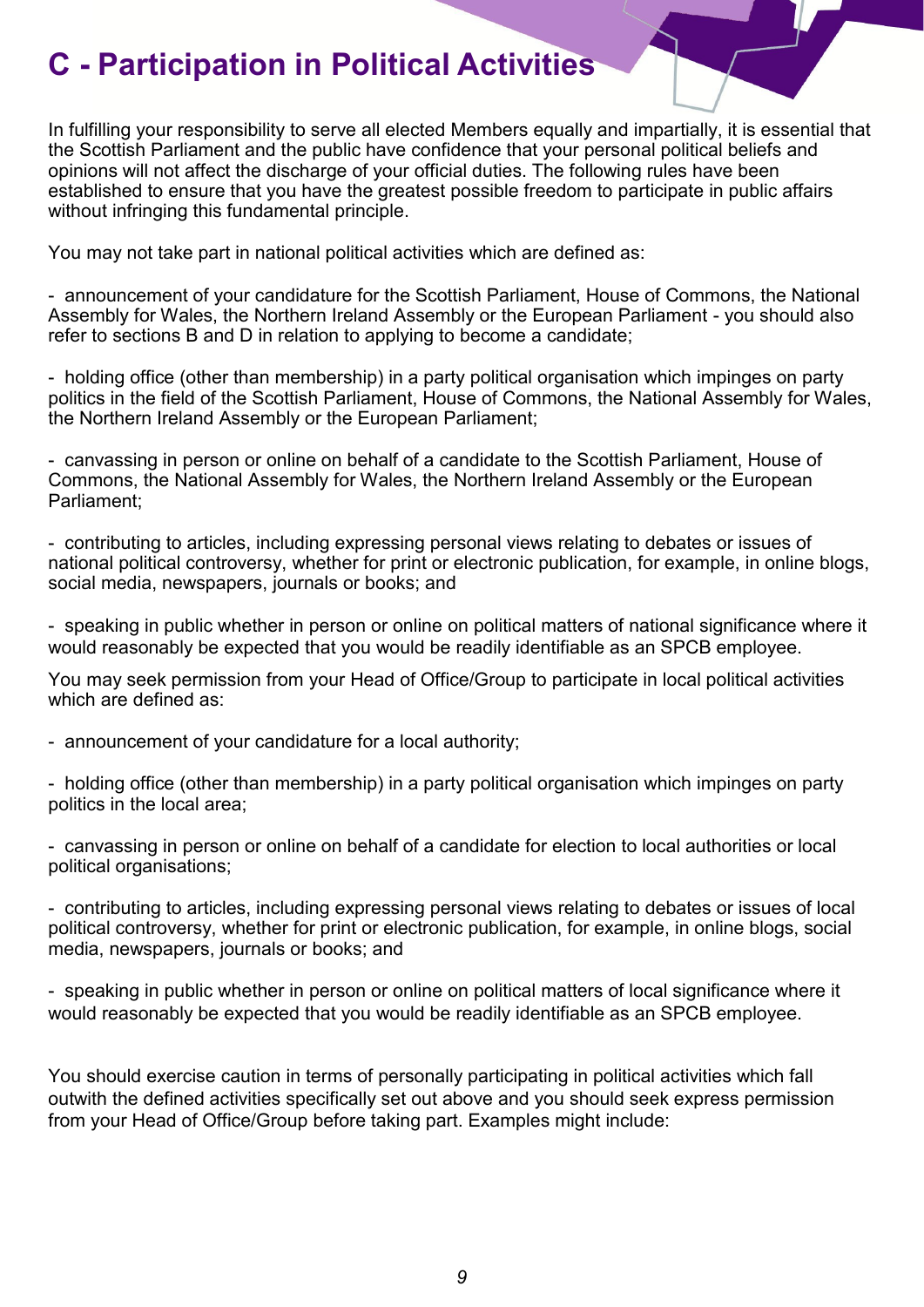- contributing funds directly to a political party (excluding party membership fees);
- applying to be a candidate for a political party for the Scottish Parliament, House of Commons, National Assembly for Wales, the Northern Ireland Assembly or the European Parliament or otherwise undertaking activities that may give rise to the perception that you will be seeking to apply to be a candidate;

- attending or speaking at an event organised by a political party such as a convention, rally, fundraising function, demonstration or protest, or participating in online events such as webinars; or

- developing promotional material on behalf of a political party or candidate.

Permission will not be unreasonably withheld. The specific nature of your role and the degree and significance of contact you have with Members will be key determining factors. Where you are granted permission to participate in a political activity, your interest will be recorded in the centralised Register of Interests as detailed on page 8. Your Head of Office/Group may withdraw permission at any time if this is considered appropriate in the circumstances, for example, if the emphasis of your role changes or if you move to a different job within the Scottish Parliamentary Service.

You may not take part in any party political activity when on duty, or within the parliamentary campus. In addition, you should not in your official capacity accept invitations to seminars, conferences or online events convened by, or under the auspices of, party political organisations.

You must take care to ensure that in carrying out the responsibilities of your role, you do not provide assistance to Members which could reasonably be perceived to concern matters which are party political in nature and/or not directly related to the work of the Scottish Parliament. Any request for assistance of this nature should be politely declined and you should report the matter promptly to your Head of Office/Group.

Elected trade union representatives are able to comment on political matters when representing the legitimate interests of their members, providing it is made clear that these views are being expressed in their official capacity as a trade union representative. Members of staff may participate in activities organised by their trade union.

#### **Outside Influence**

You must not seek to bring any outside influence, political or otherwise, to bear in any way which would bring you personal advantage. You must not seek to garner the support or influence of any Member of the Scottish Parliament on any issue relating to your employment with the SPCB. You are not permitted to seek to garner the support or influence of any Member of the Scottish Parliament on any issue of personal interest whilst acting in your official capacity as an SPCB employee. This does not preclude you from approaching your constituency or regional Member on personal interests or other matters through normal channels of correspondence and surgeries or seeking support from your trade union. Neither does this preclude elected Trade Union representatives acting in their official capacity from discussing employment issues on behalf of their members with the SPCB as employer.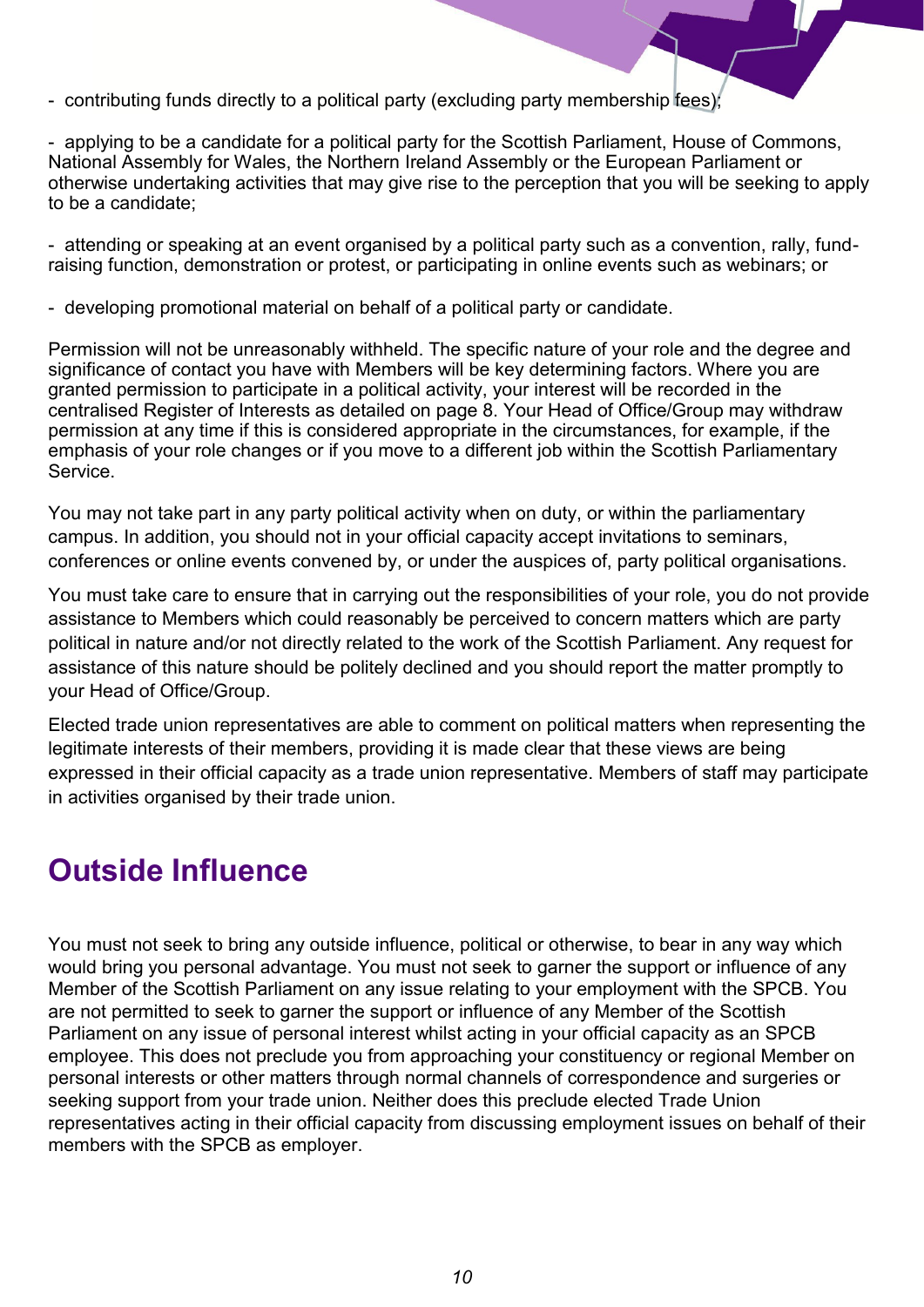# **D - Participation in Additional Activities or Employment**

The SPCB recognises the potential benefits to be gained from staff participation in outside activities including but not exclusive to additional employment (including self-employment); career development initiatives involving transferable skills; or voluntary, community and charity work. You are generally permitted to engage in activities outwith the duties of your role within the Scottish Parliamentary Service without seeking prior authorisation, providing that the activity concerned does not:

- require attendance at times which conflict with your normal pattern of work at the Parliament\*;

- have the potential to conflict with the duties of your role or the interests of the Scottish Parliament or SPCB, for example, if the work is connected with your official duties or the --employer/ organisation concerned has a contractual or other relationship with the SPCB;

- identify in any way with a political party, group or organisation;
- have the potential to bring the SPCB into disrepute; and/or

- require use of parliamentary resources, including the use of official information or your official designation as an employee of the SPCB.

\* Provisions are made to allow members of staff to participate in particular activities including specific public duties during normal working hours. Further details are set out in the Special Leave Policy.

If the activity does fall within the circumstances described above, you must seek prior permission in writing from your Head of Office/Group. Permission will not be unreasonably withheld. Where you are granted permission to undertake additional employment or activity, your interest will be recorded in the centralised Register of Interests as detailed on page 8. Permission granted may subsequently be withdrawn by your Head of Office/Group if this is considered appropriate in the circumstances.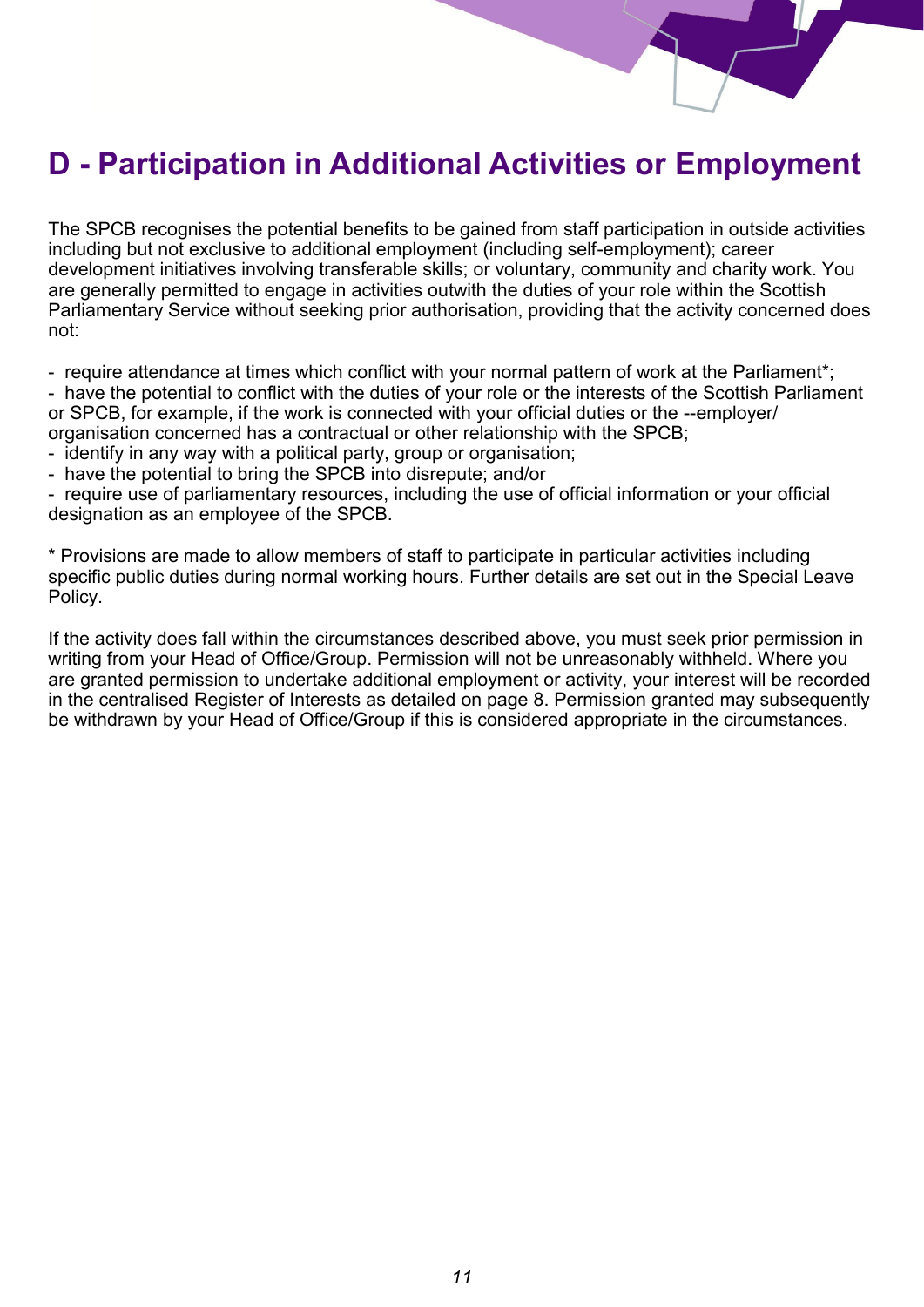### **E - Acceptance of Gifts and Hospitality**

In you official capacity as an SPCB employee, you must not offer, promise or give a gift, hospitality or other benefit to a third party which may be perceived as inducing that person or organisation to perform a relevant function or activity improperly. If you are in any doubt, you should seek guidance from your Head of Office/Group before proceeding.

You must exercise particular care in relation to the acceptance of gifts, hospitality or other benefit from any member of the public, Member of the Scottish Parliament or any individual or organisation with whom you have been in contact through your official duties. This is due to the potential risks of creating a perceived obligation to the giver and of others perceiving such to influence your advice and/or decisions.

You must not accept gifts and/or hospitality with an estimated value of £50 or more, without the express approval of your Head of Office/Group. If the refusal of such a gift is likely to cause offence to the giver, for example, for cultural reasons, you should discuss the facts immediately with your Head of Office/Group. Isolated gifts of a modest or promotional nature (for example, a diary, calendar, confectionery, pen or key-ring) or modest hospitality such as a working lunch may be accepted without approval provided that this is not a regular occurrence.

The People and Culture Office keeps a central Register of Gifts and Hospitality. Where the estimated value of a gift or hospitality is in excess of £50, details must be reported by the relevant Head of Office/Group to the People and Culture Office. Details should be provided in terms of the nature of the gift or hospitality, the giver, the relationship between the giver and recipient, the reason it was given, the estimated value and the Head of Office/Group's decision on acceptance.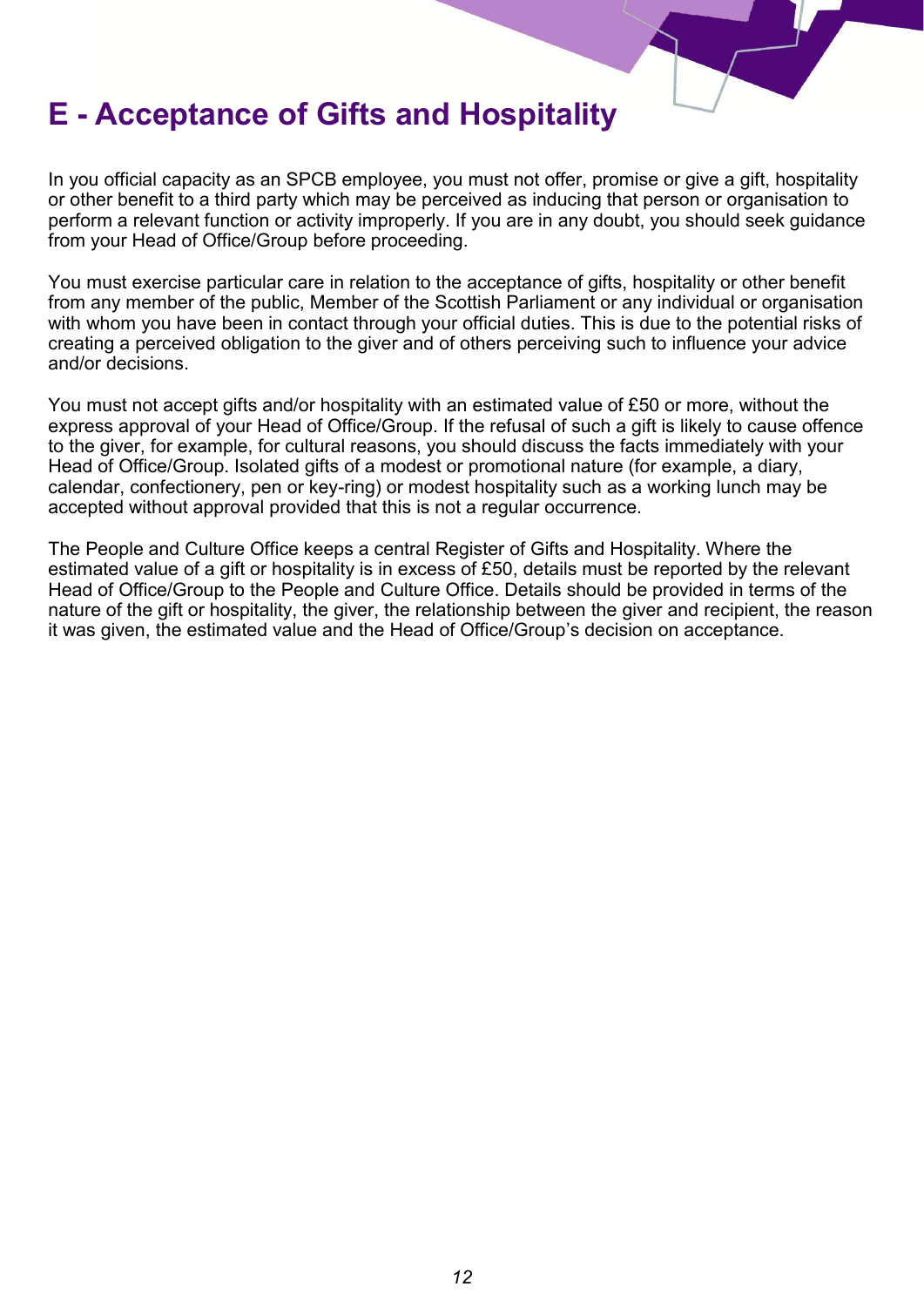

## **Conduct: General Standards**

# **General Standards of Behaviour**

You have a responsibility to:

-undertake your duties and responsibilities to the best of your abilities, acting in accordance with all legitimate and reasonable management instructions;

-conduct yourself in your day to day work with the highest standards of honesty, integrity, impartiality and professionalism, consistent with the values of the Scottish Parliamentary Service;

-protect information which is held in confidence and avoid misuse of any information which you are party to in fulfilling your duties;

-ensure that your impartial judgement and integrity are not compromised or seen to be compromised by any personal, financial, political or other professional interests you may have, by views you express publicly or by the offering or acceptance of gifts, hospitality or other benefits to or from a third party;

-be as open and honest as possible about decisions and actions you take and be prepared to give reasons for your decisions;

-ensure that the nature of any activities you choose to engage in cannot embarrass the Scottish Parliament or bring it into disrepute;

*-*ensure that you present yourself for work in a way which is appropriate to the environment in which you are working and the type of work you are performing and in a manner which is consistent with the values of the Scottish Parliamentary Service and the standards of behaviour expected of staff;

-comply with this Code of Conduct and all SPCB policies and procedures; and

-report promptly to line management any breaches of this Code of Conduct you become aware of.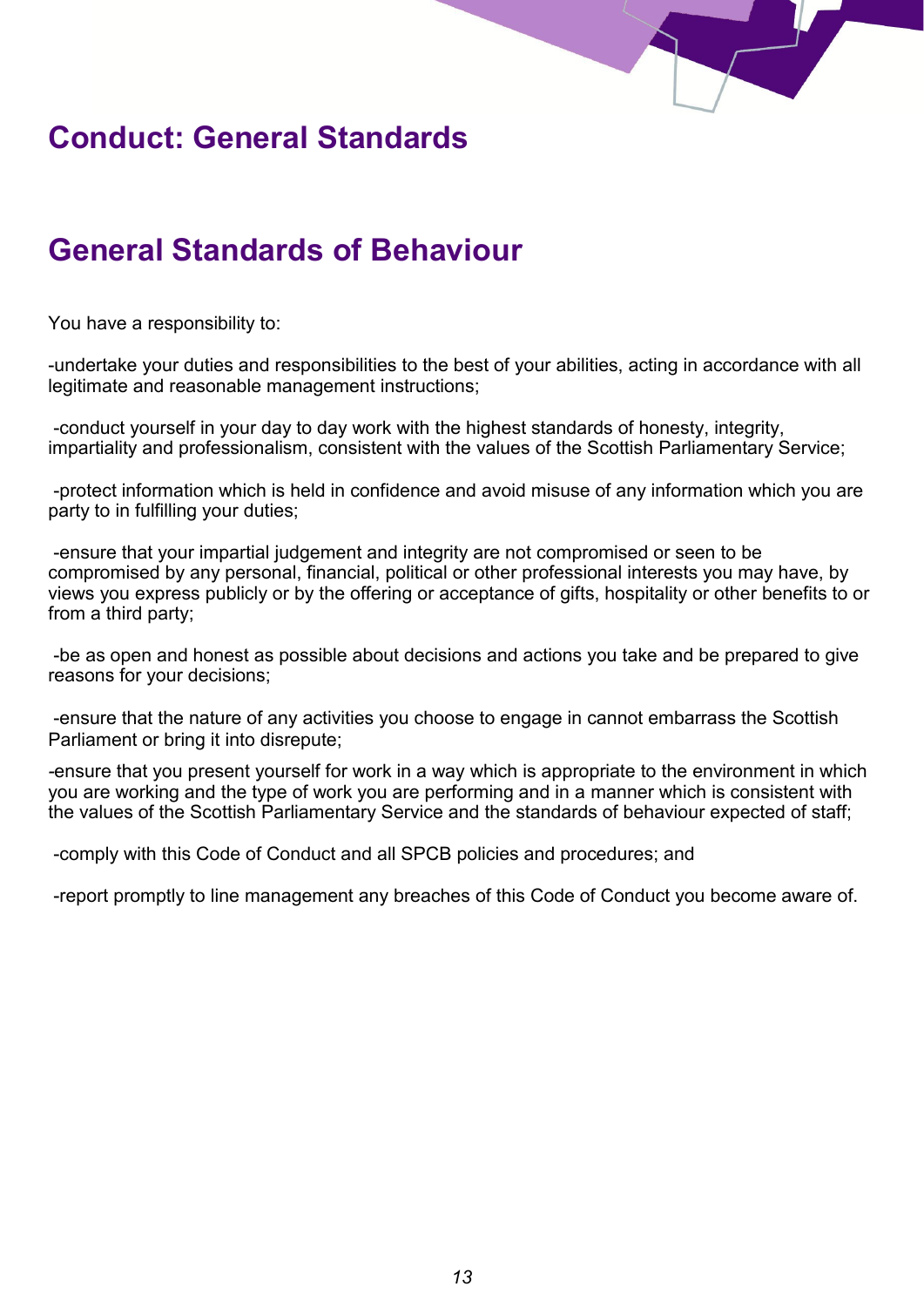

If you have any enquiries in relation to the Code of Conduct, please contact the People and [Culture Office](mailto:HumanResources@parliament.scot) on extension 86500.